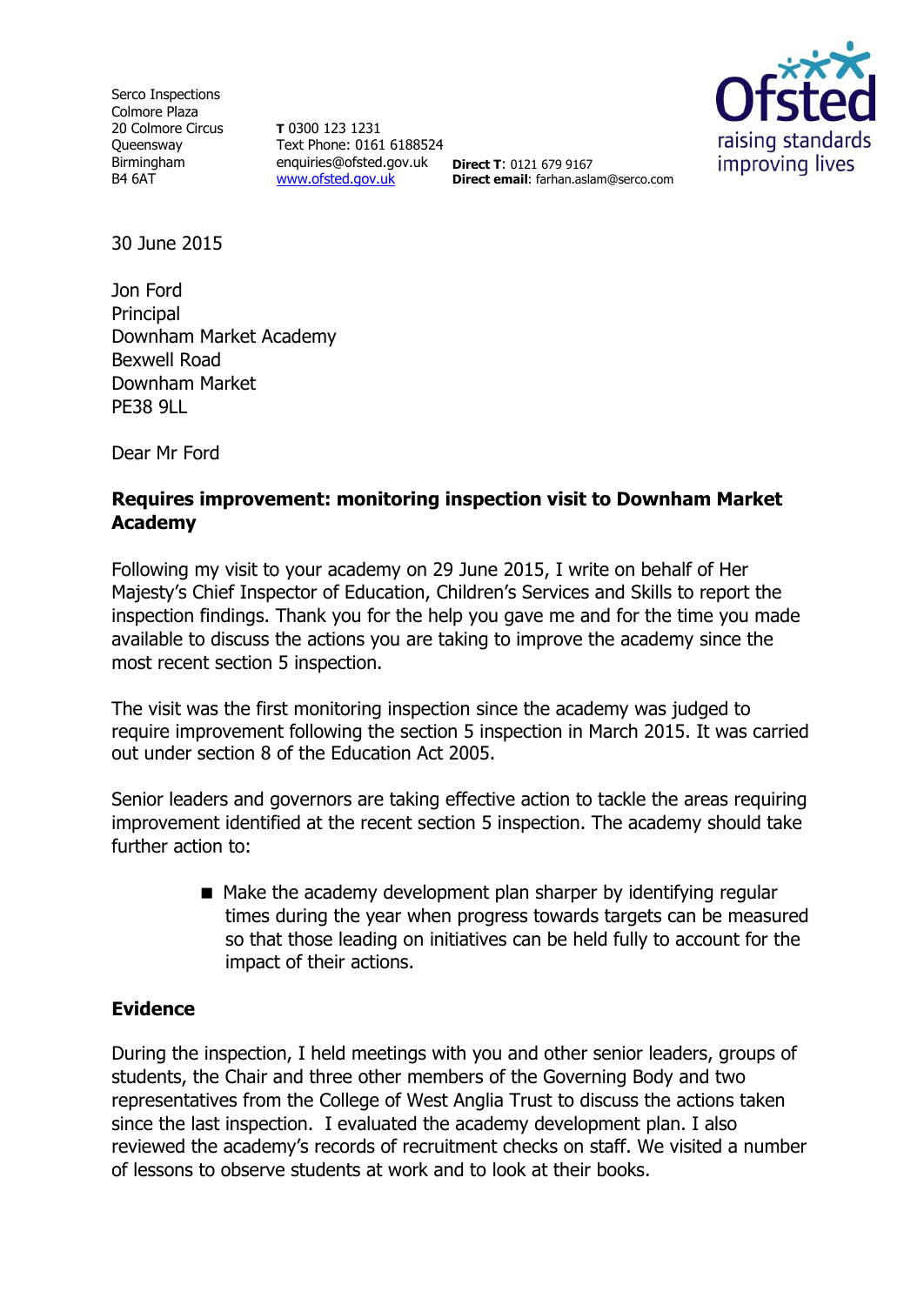

## **Main findings**

The academy development plan suitably outlines all of the areas for improvement from the previous inspection as well as existing developments which you had already rightly identified. The plan does not always make clear how the impact of these actions will be measured and what the academy is expected to have achieved by a given deadline.

Your forecasts for the current Year 11 outcomes indicate an increase in the proportion of students set to gain five or more A\* to C grades at GCSE including in English and mathematics. This forecast has been informed by frequent assessments of students' learning and progress, and has been externally validated by the achievement director of the trust. Students have made better progress in mathematics compared to the previous year. You have worked well with disadvantaged students to close the gaps in attainment between these students in the academy and other students nationally. Successful strategies have included a weekly Saturday school to allow students to catch up with their peers and the use of peer teaching where sixth form students studying mathematics, and those Year 11 students who sat their mathematics exams early, have worked with students who require additional support.

You have worked well to start to strengthen the quality of quidance teachers' provide to students by conducting reviews which focus on a different subject areas each week. These reviews have helped to target those teachers whose practice is not yet consistently strong. Students in Year 7 speak with confidence about how well they are doing following changes to the assessment system.

You are holding subject leaders more to account for the performance of their teams through fortnightly meetings with members of the senior leadership team and also through their presentations on standards to members of the governing body. A rolling programme of faculty reviews, which includes the link member of the governing body, has also served to strengthen the accountability of subject leaders. You are in the process of producing a new handbook for these leaders which clarifies their role and your expectations of them.

The governing body continues to be effective in holding senior leaders to account for their work. Governors who are linked to subject areas or who have responsibility for the achievement of different groups of students have improved their understanding of the academy's strengths and weaknesses by asking pertinent questions. They follow up key aspects which arise from their visits to the academy. The review of pupil premium expenditure took place in April 2015 and you have included the recommendations from this review in your academy development plan.

Ofsted may carry out further monitoring inspections and, where necessary, provide further support and challenge to the school until its next section 5 inspection.